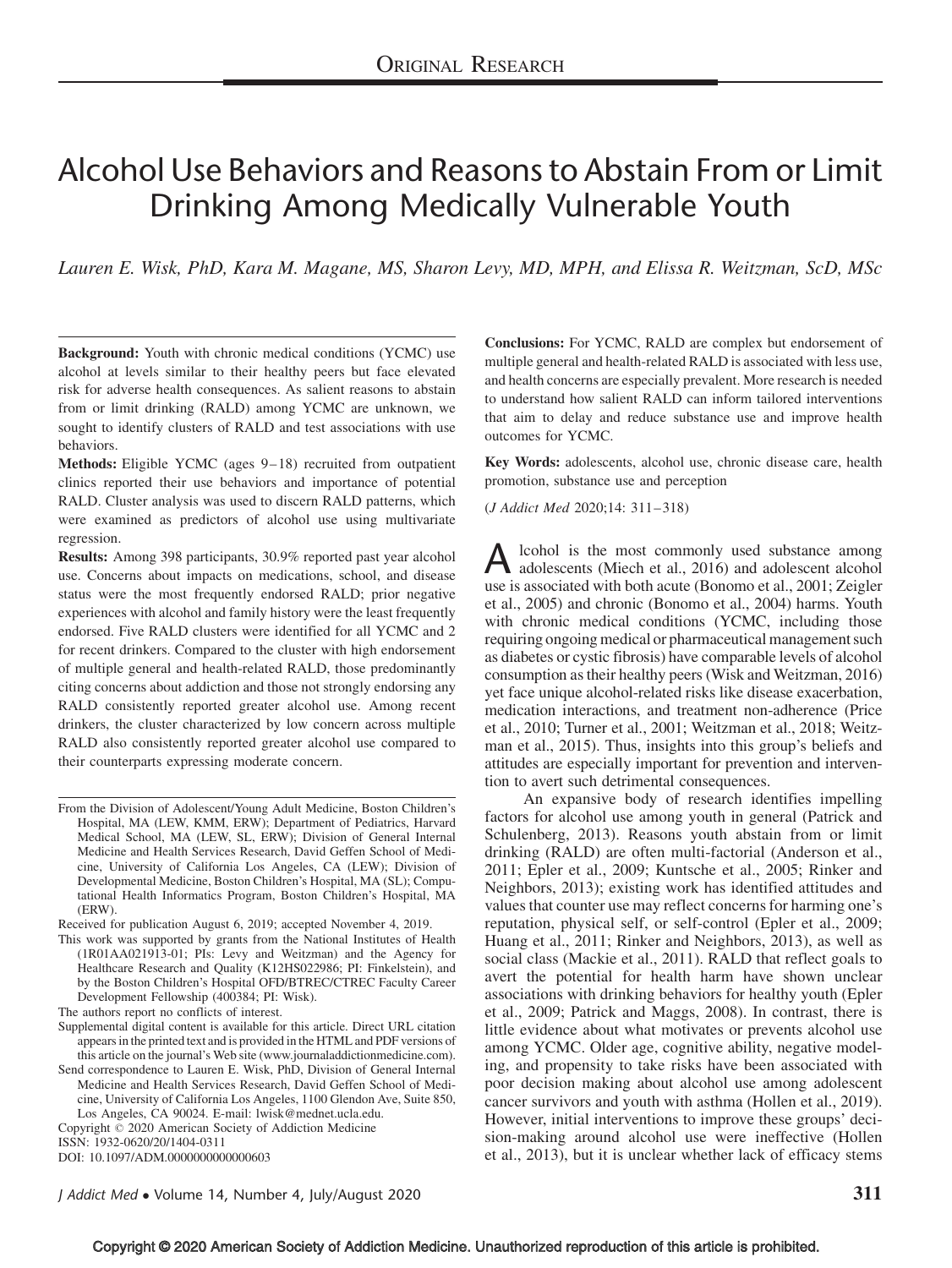from poor targeting of the intervention relative to youth motivations for use. Future behavioral interventions may be more persuasive if informed by a better understanding of RALD among YCMC.

The experience of chronic illness itself likely plays a substantial role in shaping the motivations, decisions and alcohol use behaviors of medically vulnerable youth (Weitzman et al., 2019). Pediatric-onset chronic illness may interfere with normal roles and developmental milestones (Wisk and Weitzman, 2017); as such, concerns about alcohol use harming one's reputation – a protective factor for some youth (Yeager et al., 2018) – may be offset by perceptions that consuming alcohol in social situations signifies wellness and maturity and provides an avenue for social connection (Weitzman et al., 2019). Worry that heavy alcohol use early in life poses added risk for health harm and disease in later life does not consistently protect against alcohol use for healthy youth (Brown and West, 2015). Yet for youth with chronic conditions, worries about alcohol's adverse health effects may represent more realistic and credible near-term concerns, which bear on highly salient goals to avoid disease exacerbation, protect well-being, and ensure medication safety/ efficacy (Weitzman et al., 2015; Weitzman et al., 2018; Weitzman et al., 2019). Avoiding disruptions in educational participation associated with poor health – including where drinking contributes to disease exacerbations – may be especially important for YCMC, who face inequalities in educational attainment related to living with a chronic illness (Wisk and Weitzman, 2017).

To address gaps in our understanding of alcohol use motivations among medically vulnerable youth, we sought to characterize RALD among YCMC, and to test whether RALD are associated with alcohol use behaviors. Findings may have important implications for development of preventive interventions and delivery of clinical guidance to reduce alcohol use in this population (Lunstead et al., 2019).

# MATERIALS AND METHODS

## Study Design and Sample

As part of a larger survey study to validate an alcohol use screening tool (Levy et al., 2016), we ascertained selfreport alcohol use behaviors and reasons to abstain from or limit alcohol use among a medically heterogeneous clinical cohort of adolescents with a pediatric-onset chronic disease. The study recruited youth presenting for routine care between June 2013 and July 2015 at clinics offering subspecialty care for: type 1 diabetes (endocrinology), juvenile idiopathic arthritis (rheumatology), moderate persistent asthma or cystic fibrosis (pulmonology), or inflammatory bowel disease (including ulcerative colitis or Crohn's disease, gastroenterology) at Boston Children's Hospital. Approximately 100 youth were recruited from each clinic, with purposive oversampling of youth in middle and late adolescence to ensure sufficient sample size to evaluate drinking behaviors. Parents provided consent for children ages 9 through 11 years, and youth ages 12 to 18 years were assented with a waiver of parental consent under the approval of the Boston Children's Hospital Institutional Review Board. In total, this study approached 523 youth, of which, 404 consented and were subsequently enrolled (77.2% consent rate). All survey items were administered using an online structured assessment delivered on a tablet computer configured with a polarizing screen for privacy. A detailed report of methods has been published previously (Weitzman et al., 2015). Our sample included 398 participants who had complete data on RALD and alcohol use behaviors.

# Survey Measures

## Sociodemographic Characteristics

Participants reported their age in years, current grade in school, sex, race/ethnicity, number of parents/guardians in the household, and highest level of education attained by a parent. Mental health was evaluated with the 5-item mental health inventory of the SF-36 short form (Ware et al., 1993); higher scores indicate better mental health. As 378 respondents (95%) had sufficient data to calculate the mental health score (ie, at least 3 of the 5 items), missing scores were imputed using the mean score of participants with a calculated score.

# Alcohol Use Behaviors

Alcohol use was assessed via the Diagnostic Interview Schedule for Children (Shaffer et al., 2003), including lifetime, past year and past 3-month alcohol use; for youth reporting past 3-month use, binge drinking and total alcohol volume consumed during that period were also assessed. Binge drinking was defined using the National Institute on Alcohol Abuse and Alcoholism age and sex cutoffs (National Institute on Alcohol Abuse and Alcoholism, 2015). Past 3 month total alcohol volume (hereafter referred to as total volume) was obtained by multiplying respondents' numeric responses to: ''In the last three months, on how many days did you have something to drink'' and ''When you drank in the last 3 months, how many drinks did you usually have on 1 occasion?''

## Reasons to Abstain or Limit Drinking

We modified existing RALD identified in the literature (Bernards et al., 2009) to make them age and developmentally appropriate for use with adolescents with chronic conditions, and included items that align with general RALD domains (Epler et al., 2009). Youth were prompted, ''Sometimes people choose not to drink. How important to you are the following reasons not to drink?'' and presented with 14 potential reasons to abstain from alcohol use (3 of which were only shown to participants who indicated that they had ever consumed alcohol). For each RALD, respondents were asked to select "Very important," "Somewhat important," or ''Not important.'' RALD statements included: ''Drinking is not healthy;'' ''It could make my [disease] worse;'' ''Alcohol might make my medications not work well;'' ''I worry about becoming an alcoholic;'' ''Someone in my family has had a problem with alcohol and I don't want the same sort of problem;'' ''I don't want to lose control while drunk;'' ''I don't want to disappoint my parents;'' ''I don't want to disappoint my healthcare team;'' ''I don't want my friends to think badly of me;'' ''I don't want to get into trouble;'' ''I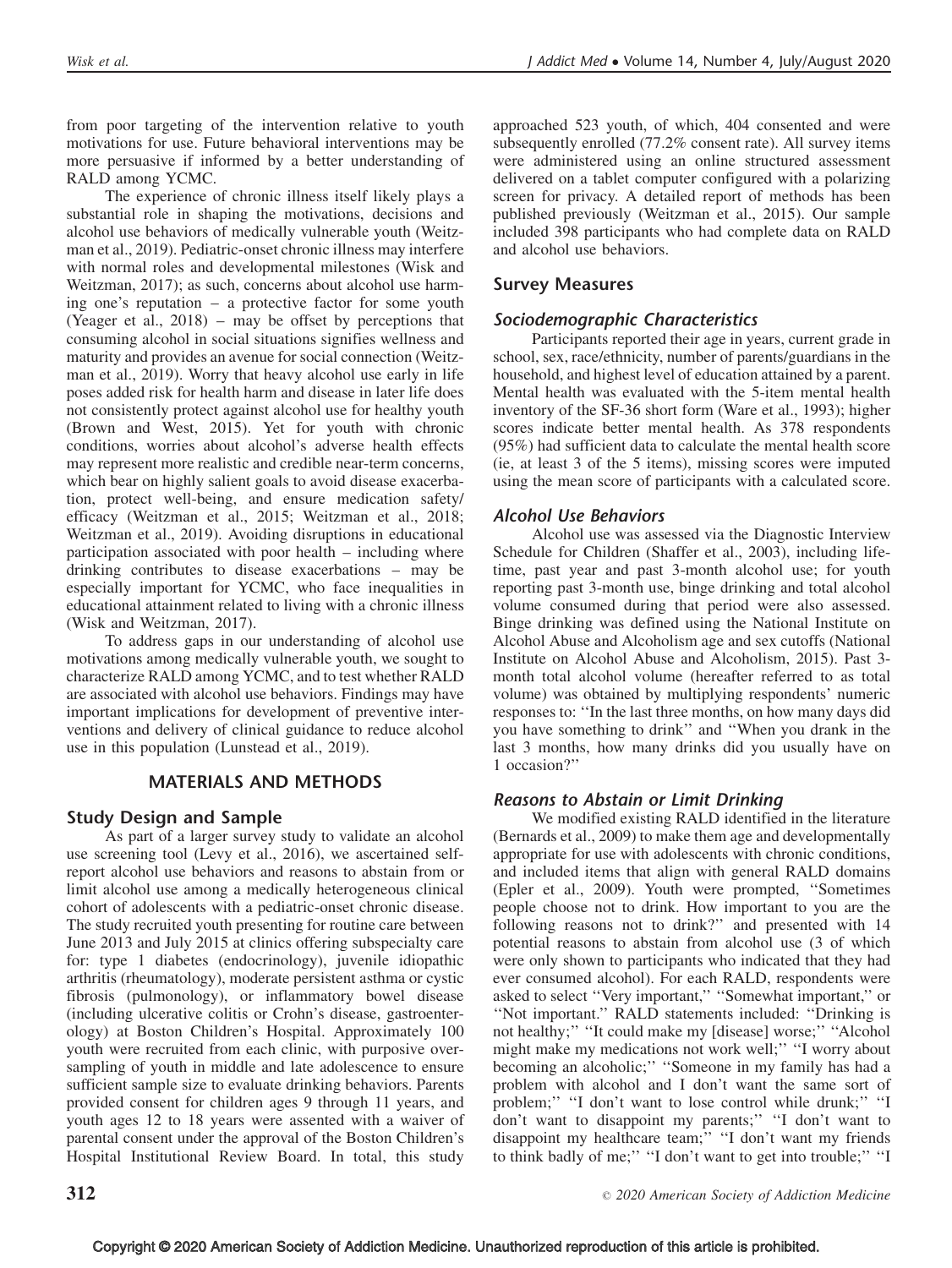want to do well in school and alcohol would affect my school work;'' and (among drinkers only) ''I feel sick when I drink;'' ''I don't like the taste of alcohol;'' and ''I had a problem in the past because of alcohol and I don't want to have a problem again.''

Participants were also asked, ''Are there any other reasons why you do not drink?'' and were provided with a free text, open response field in which they could write their answers; 221 participants provided any response. A primary reader initially reviewed and thematically coded free text responses; the full team of investigators collaboratively reviewed, discussed, and confirmed all coding assignments on a consensus protocol over several iterations. Sixteen indicators were created to reflect endorsement of each identified theme (Appendix 1, http://links.lww.com/JAM/A175); responses mentioning multiple themes were coded as such and responses that stated there were no other reasons were not identified as belonging to any of the 16 identified themes.

## Analytic Approach

Clustering algorithms were implemented in R 3.5.2 (R Foundation for Statistical Computing, Vienna, Austria) and analyses conducted using SAS 9.4 (SAS Institute, Cary, NC). Statistical significance was considered at  $P < 0.05$ . Summary statistics were computed to characterize the study sample overall and by alcohol use. Differences in demographic characteristics by alcohol use were compared using Kruskal– Wallis or  $\chi^2$  tests, as appropriate.

Exploratory cluster analyses were performed using Ward's minimum-variance clustering method to group (A) all participants who shared a similar response pattern across 11 potential RALD (all RALD except the 3 that were shown to drinkers only) as well as 16 indicators for free text responses and (B) participants who reported any past 3-month alcohol use and shared a similar response pattern across 14 potential RALD and 16 indicators for free text responses. Ward's method minimizes the total within-cluster variance (such that clusters are maximally similar within themselves) and merges clusters with minimum cluster (Euclidean) distance; the 'NbClust' package (Charrad et al., 2014) was used to assess multiple fit indices for potential cluster solutions and select the cluster solution that is ruled optimal by the majority of these indices. A final solution of 5 clusters was selected for all participants (A) and an additional 2 clusters were selected among past 3-month drinkers (B). Clusters were used to define 2 mutually exclusive and exhaustive categorical variables (A, for all YCMC, and B, for all past 3-month drinkers). Multivariate regression analyses with generalized estimating equations (GEE), to account for clustering within clinic of recruitment, were used to determine if cluster assignment was associated with alcohol use behaviors, adjusting for participant age, sex, race/ethnicity, household status (number of parents in the home), and mental health score. GEE models with binomial, Poisson, and Gaussian distributions were selected based on outcome distributions.

We performed 2 sensitivity analyses: (1) adjustment for non-imputed mental health score as a covariate in multivariate models for the  $N = 378$  participants who completed the mental health inventory and (2) replicating final multivariate analyses among an older cohort  $(N = 219)$  high school juniors, seniors, or college students). Results were substantively consistent across these specifications.

#### RESULTS

The majority of the sample was white/non-Hispanic (72.4%, Table 1) with college-educated parents (70.1%). Approximately half the sample was male (48.7%) and the average age was 15.6 years ( $SD = 2.1$ ). Nearly 4-in-10 youth (37.7%, Table 2) reported lifetime alcohol use and 30.9% reported past year alcohol use; 21.1% reported past 3-month use, of which 45.2% reported binge-level consumption. Over one-third (34.5%) of past 3-month drinkers consumed at least 12 drinks during that time and had a mean of 2.15 binge events. Differences in past year consumption were seen by age, grade, and mental health – with those who drank alcohol reporting marginally lower mental health scores (Table 1).

#### RALD Among all YCMC

There was wide variation in endorsement of individual RALD: more than 3-quarters of YCMC endorsed wanting to do well in school and potential interaction between alcohol and medications as very important while fewer than one-quarter endorsed a prior problem with alcohol as a very important RALD. Endorsement of RALD was largely similar across clinics (Appendix 2, http://links.lww.com/JAM/A176). The first cluster analysis identified 5 mutually exclusive and exhaustive clusters based on RALD (Fig. 1). The 'multiple impacts' cluster ( $N = 83$ , referent cluster in multivariate analyses) rated most RALD as veryimportant and individuals in this cluster were the most likely to provide a free-text RALD. The 'short term impacts' cluster  $(N = 97)$  similarly placed high importance on tangible, near-term RALD (eg, wanting to do well in school and concerns about medication interactions), but placed less importance on more putative RALD (eg, worrying about becoming an alcoholic). Predominant RALD for the 'addiction focused' cluster  $(N = 89)$  included not wanting to lose control while drunk and family history of problems with alcohol. A cluster of 'school focused' youth  $(N = 63)$  reported highest concern for wanting to do well in school. Finally, the 'unconcerned' cluster  $(N = 66)$  had the lowest endorsement of importance across all RALD.

Clusters were significantly different with respect to age (unconcerned was the oldest) and grade in school. Differences were also observed by sex (unconcerned were the mostly likely to be male) and by mental health (unconcerned had the lowest mental health score; data not shown).

Alcohol use behaviors differed substantially by clusters (Table 2). Compared to the multiple impacts cluster, all other clusters had higher unadjusted odds of lifetime, past year, and past 3-month alcohol use (Table 3). After adjusting for sociodemographics and clustering within clinic, the unconcerned and addiction focused clusters showed consistently elevated adjusted odds of use (eg, past year alcohol use for addiction focused OR: 5.33, 95%CI: 3.02–9.40 and unconcerned OR: 6.89, 95%CI: 2.87–16.53) compared to the multiple impacts cluster.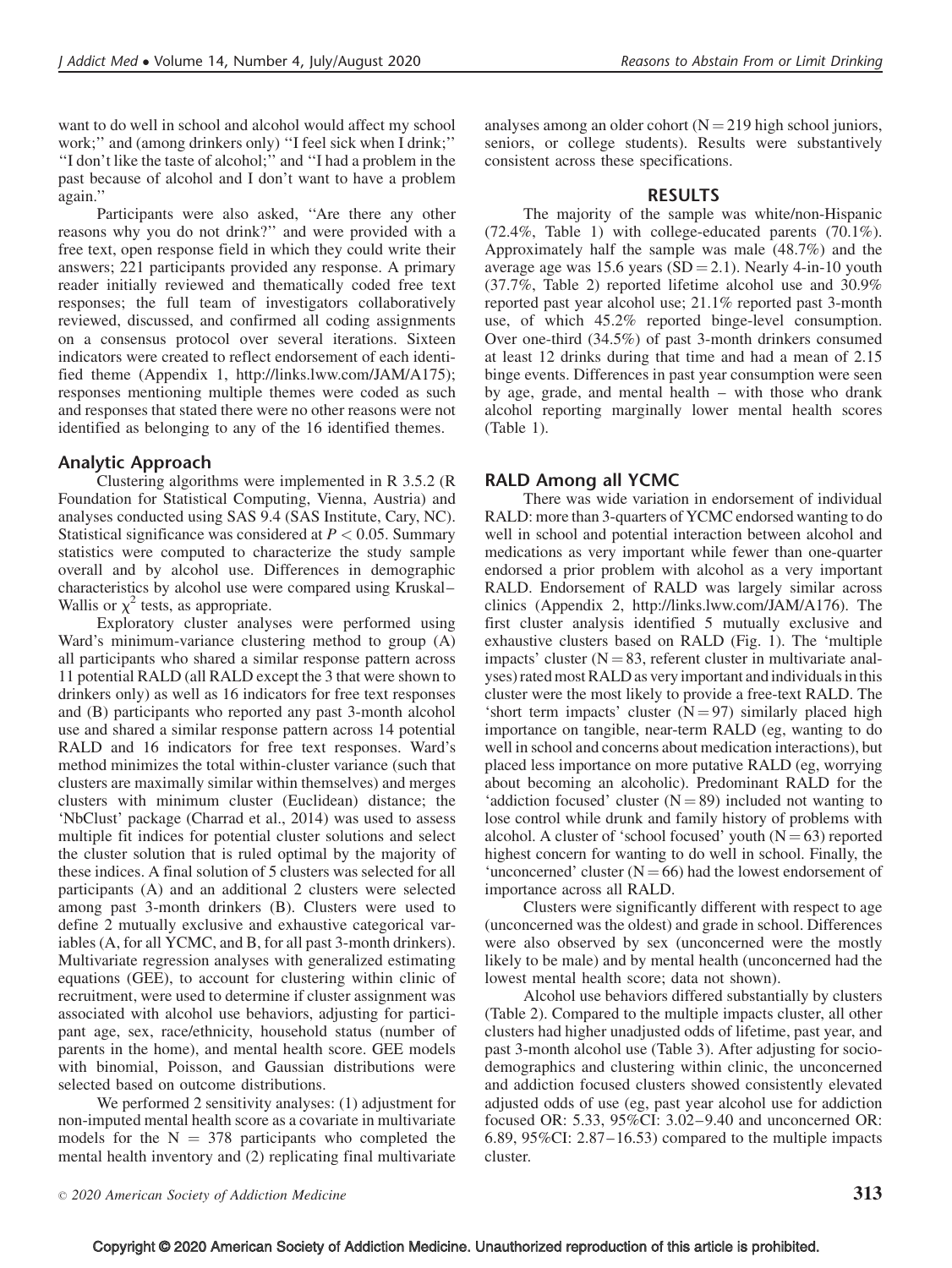|                                                                                                                                   |           | <b>Total</b> |                  | Any Past Year Use |                  |                | Any Past 3-Month Use |                  |
|-----------------------------------------------------------------------------------------------------------------------------------|-----------|--------------|------------------|-------------------|------------------|----------------|----------------------|------------------|
|                                                                                                                                   | ${\bf N}$ | $\%$         | ${\bf N}$        | $\%$              | $\boldsymbol{P}$ | ${\bf N}$      | $\%$                 | $\boldsymbol{P}$ |
| Total                                                                                                                             | 398       |              | 123              | 30.9%             |                  | 84             | 21.1%                |                  |
| Age (years), Mean                                                                                                                 |           | 15.61        |                  | 16.98             | < 0.001          |                | 17.20                | < 0.001          |
| Standard deviation                                                                                                                |           | 2.10         |                  | 1.12              |                  |                | 1.04                 |                  |
| Grade in School                                                                                                                   |           |              |                  |                   | < 0.001          |                |                      | < 0.001          |
| $4th - 6th$                                                                                                                       | 28        | 7.0%         | $\boldsymbol{0}$ | $0.0\%$           |                  | $\mathbf{0}$   | $0.0\%$              |                  |
| $7th - 8th$                                                                                                                       | 43        | 10.8%        | 3                | 7.0%              |                  | 1              | 2.3%                 |                  |
| $9th - 10th$                                                                                                                      | 108       | 27.1%        | 13               | 12.0%             |                  | 5              | 4.6%                 |                  |
| $11th - 12th$                                                                                                                     | 163       | 41.0%        | 71               | 43.6%             |                  | 45             | 27.6%                |                  |
| College                                                                                                                           | 56        | 14.1%        | 36               | 64.3%             |                  | 33             | 58.9%                |                  |
| <b>Sex</b>                                                                                                                        |           |              |                  |                   | 0.671            |                |                      | 0.795            |
| Male                                                                                                                              | 194       | 48.7%        | 58               | 29.9%             |                  | 42             | 21.6%                |                  |
| Female                                                                                                                            | 204       | 51.3%        | 65               | 31.9%             |                  | 42             | 20.6%                |                  |
| Race/Ethnicity                                                                                                                    |           |              |                  |                   | 0.238            |                |                      | 0.082            |
| White, non-Hispanic                                                                                                               | 288       | 72.4%        | 92               | 31.9%             |                  | 65             | 22.6%                |                  |
| Black, non-Hispanic                                                                                                               | 30        | 7.5%         | 8                | 26.7%             |                  | 5              | 16.7%                |                  |
| Other, non-Hispanic                                                                                                               | 18        | 4.5%         | 9                | 50.0%             |                  | 7              | 38.9%                |                  |
| Hispanic                                                                                                                          | 52        | 13.1%        | 12               | 23.1%             |                  | 5              | 9.6%                 |                  |
| Unknown                                                                                                                           | 10        | 2.5%         | $\overline{2}$   | 20.0%             |                  | $\overline{c}$ | 20.0%                |                  |
| Parental Education                                                                                                                |           |              |                  |                   | 0.554            |                |                      | 0.700            |
| <high ged<="" school="" td=""><td>60</td><td>15.1%</td><td>16</td><td>26.7%</td><td></td><td>9</td><td>15.0%</td><td></td></high> | 60        | 15.1%        | 16               | 26.7%             |                  | 9              | 15.0%                |                  |
| Some college                                                                                                                      | 38        | 9.5%         | 11               | 28.9%             |                  | 8              | 21.1%                |                  |
| College graduate                                                                                                                  | 156       | 39.2%        | 44               | 28.2%             |                  | 33             | 21.2%                |                  |
| Graduate degree                                                                                                                   | 123       | 30.9%        | 45               | 36.6%             |                  | 30             | 24.4%                |                  |
| Unknown                                                                                                                           | 21        | 5.3%         | $\tau$           | 33.3%             |                  | $\overline{4}$ | 19.0%                |                  |
| Household Status                                                                                                                  |           |              |                  |                   | 0.190            |                |                      | 0.902            |
| Two parents                                                                                                                       | 292       | 73.4%        | 84               | 28.8%             |                  | 60             | 20.5%                |                  |
| One parent/foster care                                                                                                            | 97        | 24.4%        | 37               | 38.1%             |                  | 22             | 22.7%                |                  |
| Unknown                                                                                                                           | 9         | 2.3%         | $\overline{c}$   | 22.2%             |                  | $\overline{2}$ | 22.2%                |                  |
| <b>Clinical Site</b>                                                                                                              |           |              |                  |                   | 0.482            |                |                      | 0.572            |
| Endocrinology                                                                                                                     | 97        | 24.4%        | 27               | 27.8%             |                  | 17             | 17.5%                |                  |
| Gastroenterology                                                                                                                  | 98        | 24.6%        | 34               | 34.7%             |                  | 25             | 25.5%                |                  |
| Pulmonology                                                                                                                       | 101       | 25.4%        | 27               | 26.7%             |                  | 20             | 19.8%                |                  |
| Rheumatology                                                                                                                      | 102       | 25.6%        | 35               | 34.3%             |                  | 22             | 21.6%                |                  |
| Mental Health Score, Mean                                                                                                         |           | 74.80        |                  | 72.01             | 0.054            |                | 74.32                | 0.614            |
| Standard deviation                                                                                                                |           | 16.01        |                  | 17.87             |                  |                | 15.62                |                  |

| TABLE 1. Sample Sociodemographics and Health Characteristics by Past Year and 3-Month Alcohol Use |
|---------------------------------------------------------------------------------------------------|
|                                                                                                   |

Data are from 398 respondents to clinic-based survey. Column percentage is shown in the 'Total' column; row percentage (prevalence of past year and past 3-month alcohol use) is shown elsewhere unless otherwise specified.

## RALD Among Recent Drinkers

The second cluster analysis identified 2 mutually exclusive and exhaustive clusters based on RALD (Fig. 1). The 'conscientious drinkers'  $(N = 48$ , referent cluster in multivariate analyses) highly endorsed not wanting to get in trouble or lose control while drunk and interactions with medications or their disease. The 'emboldened drinkers'  $(N = 36)$  had the lowest prevalence of endorsing very important across all RALD; however, this cluster's highest RALD endorsement was for the importance of disease and medication related reasons. Clusters were relatively similar in their sociodemographic make-up with the exception of sex: emboldened drinkers were more likely to be male (63.9%) while conscientious drinkers more likely to be female (39.6%; data not shown).

In adjusted analyses among past 3-month drinkers, the emboldened drinkers were more likely to binge drink (OR: 3.34, 95%CI: 1.36–8.22), had a greater number of binge drinking events (incidence rate ratio: 2.86, 95%CI: 1.69– 4.86), were more likely to have consumed at least 12 drinks in the past 3-months (OR: 2.69, 95%CI: 1.56–4.64), and initiated drinking at a younger age  $(-0.35 \text{ years}; P = 0.032)$ compared to the conscientious drinkers.

#### **DISCUSSION**

Reasons to abstain from or limit drinking were complex and often multifactorial for YCMC in this study. Diseaserelated RALD were among the most frequently endorsed and associated with less alcohol use; clusters with the lowest endorsement of these RALD reported the highest rates of alcohol use and highest levels of alcohol consumption. Findings align with prior reports that concern for staying healthy and avoiding disease exacerbations or condition-specific risks may be central to decision making regarding alcohol use among medically vulnerable youth (Weitzman et al., 2019), and add heft to reports about the potential protective effects of knowledge about alcohol-medication interactions and risk to safety/efficacy of treatments (Weitzman et al., 2018).

Across groups, predominant general concerns were concentrated around doing well in school and avoiding getting into trouble, factors that distinguish the multiple impacts and school focused group especially. Discussing with YCMC the impact of alcohol on learning and memory may be important for alcohol use interventions, consistent with recommendations for brief interventions generally. The addiction-focused group reported the second highest rate of alcohol use;

## $314$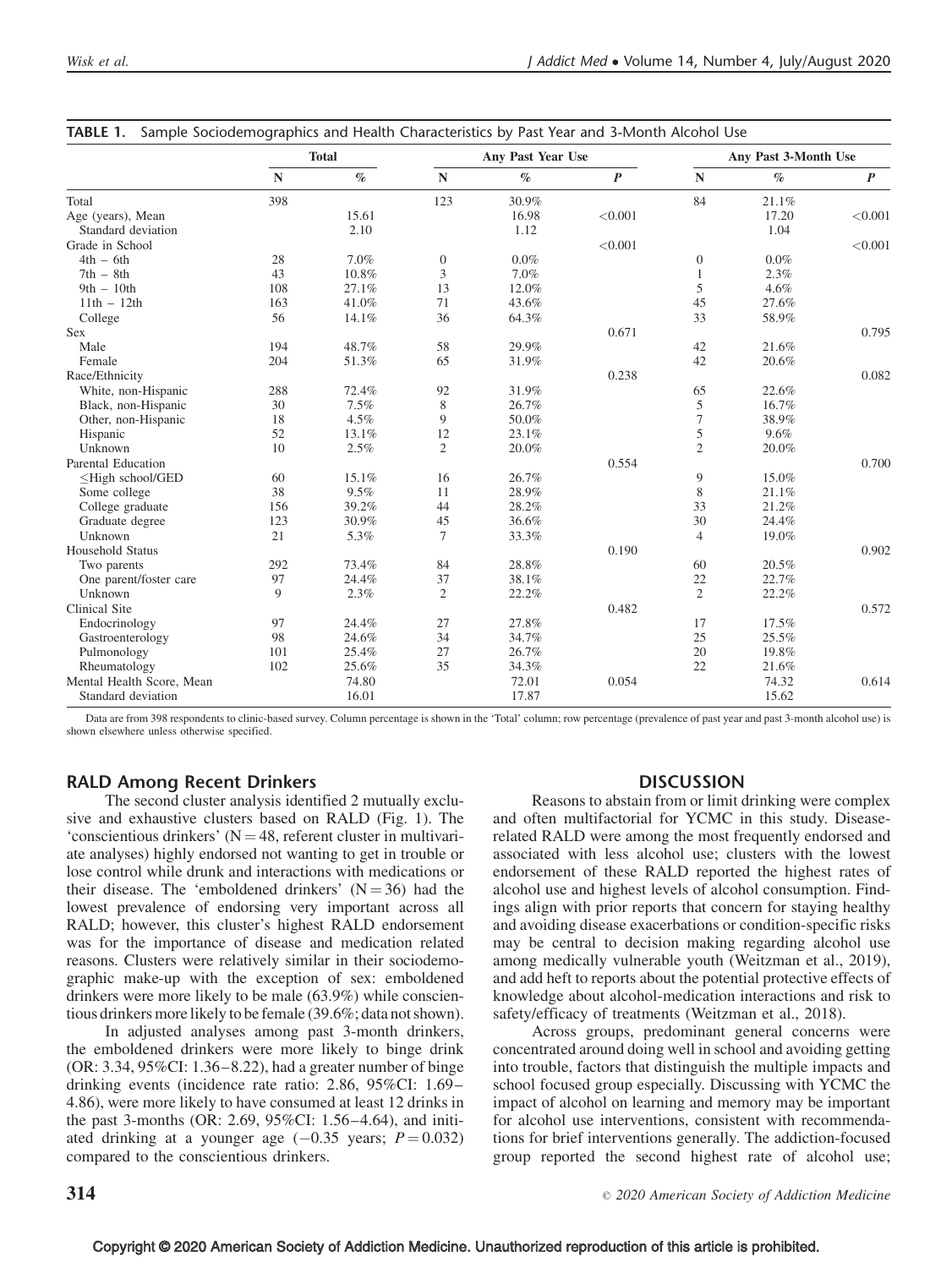|                    |              |                        |                  | <b>All YCMC</b>     |                          |                        |                         | <b>Past 3- Month Drinkers</b>      |                               |                            |
|--------------------|--------------|------------------------|------------------|---------------------|--------------------------|------------------------|-------------------------|------------------------------------|-------------------------------|----------------------------|
|                    | <b>Total</b> | Lifetime<br><b>Use</b> | Past<br>Year Use | Past<br>3-Month Use | Past<br><b>Month Use</b> | Age of<br><b>Onset</b> | Any<br><b>Binge Use</b> | <b>Times</b><br><b>Binge Drank</b> | <b>Total</b><br><b>Volume</b> | Had $>12$<br><b>Drinks</b> |
| All YCMC           | 398          | 37.7%                  | 30.9%            | 21.1%               | 13.3%                    | 15.43 (1.93)           | 45.2%                   | 2.15(4.63)                         | 15.86 (25.75)                 | 34.5%                      |
| Cluster A          |              |                        |                  |                     |                          | NS.                    |                         |                                    |                               | NS.                        |
| Unconcerned        | 66           | 69.7%                  | 59.1%            | 48.5%               | 34.8%                    | 15.07 (1.67)           | 56.3%                   | 3.56(6.63)                         | 25.91 (36.31)                 | 46.9%                      |
| Addiction focused  | 89           | 50.6%                  | 42.7%            | 25.8%               | 18.0%                    | 15.47 (1.87)           | 56.5%                   | 1.61(2.31)                         | 16.26(22.12)                  | 39.1%                      |
| School focused     | 63           | 31.7%                  | 23.8%            | 15.9%               | 7.9%                     | 16.10(2.10)            | 30.0%                   | 2.20(4.16)                         | 15.70 (26.38)                 | 30.0%                      |
| Short term impacts | 97           | 29.9%                  | 25.8%            | 17.5%               | 8.2%                     | 15.55(2.23)            | 23.5%                   | 0.47(1.07)                         | 6.06(9.49)                    | 11.8%                      |
| Multiple impacts   | 83           | 12.0%                  | $7.2\%$          | 2.4%                | 1.2%                     | 15.20(2.10)            | $0.0\%$                 |                                    | 3.50(3.54)                    | $0.0\%$                    |
| <b>Drinkers</b>    | 84           |                        |                  | -                   | 63.1%                    | 15.55 (1.64)           | 45.2%                   | 2.15(4.63)                         | 17.50 (27.83)                 | 34.5%                      |
| Cluster B          |              |                        |                  |                     | NS.                      | NS.                    |                         |                                    |                               |                            |
| Emboldened         | 36           |                        |                  |                     | 72.2%                    | 15.44 (1.58)           | 61.1%                   | 3.86(6.43)                         | 27.28 (35.73)                 | 52.8%                      |
| Conscientious      | 48           |                        |                  |                     | 56.3%                    | 15.63(1.70)            | 33.3%                   | 0.88(1.81)                         | 10.17 (17.00)                 | 20.8%                      |

For each outcome (column), column percentages or mean and standard deviation are shown.<br>NS-not significant,  $[P < 0.1, {}^{\dagger}P < 0.05, {}^{\dagger}P < 0.01, {}^{\dagger}P < 0.001$ .

Cluster A reflects the 5 mutually exclusive and exhaustive clusters identified by the cluster analysis performed among all respondents (youth with chronic medical conditions, YCMC;  $N = 398$ ).

Cluster B reflects the 2 mutually exclusive and exhaustive clusters identified by the cluster analysis performed among all respondents who reported any alcohol use in the past 3-months (drinkers;  $N = 84$ ).

concerns for addiction may stem from residing in contexts where alcohol use may be common, enabled or expected, hence screening YCMC for a family history of alcohol or substance use, or other contextual influences, may help to

ensure access to countervailing information and helpful resources. Psychosocial and financial burdens of having a child with chronic illness are substantial for families (Creswell et al., 2014; Pollock et al., 2013; Wisk and Witt,

| <b>Sample</b>                                                                                                    |              |                            |                              | <b>Among the Full Sample</b> |                             |                    |             |              | <b>Among Drinkers Only</b>      |       |             |
|------------------------------------------------------------------------------------------------------------------|--------------|----------------------------|------------------------------|------------------------------|-----------------------------|--------------------|-------------|--------------|---------------------------------|-------|-------------|
| <b>Cluster</b>                                                                                                   | <b>Total</b> | <b>Multiple</b><br>impacts | <b>Short term</b><br>impacts | <b>School</b><br>focused     | <b>Addiction</b><br>focused | <b>Unconcerned</b> | P-<br>value | <b>Total</b> | <b>Conscientious Emboldened</b> |       | P-<br>value |
| N                                                                                                                | 398          | 83                         | 97                           | 63                           | 89                          | 66                 |             | 84           | 48                              | 36    |             |
| How important are the following reasons when deciding not to drink? Very (2), somewhat (1), or not (0) important |              |                            |                              |                              |                             |                    |             |              |                                 |       |             |
| <b>Disease/Health-Focused Reasons</b>                                                                            |              |                            |                              |                              |                             |                    |             |              |                                 |       |             |
| It might make my medications not work well.                                                                      | 1.761        | 2.000                      | 1.928                        | 1.698                        | 1.764                       | 1.273              | < 0.001     | 1.631        | 1.833                           | 1.361 | < 0.001     |
| It could make my [disease] worse.                                                                                | 1.721        | 1.988                      | 1.887                        | 1.492                        | 1.820                       | 1.227              | < 0.001     | 1.524        | 1.688                           | 1.306 | 0.011       |
| Drinking is not healthy.                                                                                         | 1.583        | 1.988                      | 1.691                        | 1.508                        | 1.528                       | 1.061              | < 0.001     | 1.357        | 1.542                           | 1.111 | 0.002       |
| I don't want to disappoint my doctor.                                                                            | 1.422        | 1.976                      | 1.825                        | 1.000                        | 1.393                       | 0.678              | < 0.001     | 1.107        | 1.458                           | 0.639 | < 0.001     |
| <b>General Reasons</b>                                                                                           |              |                            |                              |                              |                             |                    |             |              |                                 |       |             |
| I want to do well in school.                                                                                     | 1.739        | 1.988                      | 1.959                        | 1.873                        | 1.809                       | 0.879              | < 0.001     | 1.476        | 1.729                           | 1.139 | < 0.001     |
| I don't want to get into trouble.                                                                                | 1.691        | 2.000                      | 1.948                        | 1.651                        | 1.753                       | 0.879              | < 0.001     | 1,548        | 1.875                           | 1.111 | < 0.001     |
| I don't want to lose control while drunk.                                                                        | 1.628        | 2.000                      | 1.784                        | 1.286                        | 1.899                       | 0.894              | < 0.001     | 1.417        | 1.854                           | 0833  | < 0.001     |
| I don't want to disappoint my parents.                                                                           | 1.555        | 1.976                      | 1.928                        | 1.540                        | 1.551                       | 0.500              | < 0.001     | 1.310        | 1.688                           | 0.806 | < 0.001     |
| I don't want my friends to think badly of me.                                                                    | 1,204        | 1.988                      | 1.660                        | 0.571                        | 1.135                       | 0.242              | < 0.001     | 0905         | 1.250                           | 0.444 | < 0.001     |
| I worry about becoming an alcoholic.                                                                             | 1.183        | 1.916                      | 0.979                        | 0.696                        | 1.685                       | 0.348              | < 0.001     | 0.798        | 1.250                           | 0.194 | < 0.001     |
| Someone in my family has had a problem.                                                                          | 1.005        | 1.795                      | 0.330                        | 0.476                        | 1.775                       | 0.470              | < 0.001     | 0.774        | 1.125                           | 0.306 | < 0.001     |
| <b>Among Lifetime Drinkers (N=150)</b>                                                                           |              |                            |                              |                              |                             |                    |             |              |                                 |       |             |
| I feel sick when I drink.                                                                                        | 1.207        | 1.900                      | 1.276                        | 1.150                        | 1.489                       | 0.761              | < 0.001     | 1.167        | 1.458                           | 0.778 | < 0.001     |
| I don't like the taste of alcohol.                                                                               | 1.027        | 1.500                      | 1.310                        | 0.760                        | 1.311                       | 0.587              | < 0.001     | 0.964        | 1.292                           | 0.528 | < 0.001     |
| I had a problem in the past due to alcohol.                                                                      | 0.587        | 1.200                      | 0.586                        | 0.150                        | 1.022                       | 0.217              | < 0.001     | 0.536        | 0.792                           | 0.194 | 0.002       |
| <b>Top Free Text Response Codes</b>                                                                              |              |                            |                              |                              |                             |                    |             |              |                                 |       |             |
| General health, negative                                                                                         | 6.28%        | 20.48%                     | 6.19%                        | 3.17%                        | 0.00%                       | 0.00%              | < 0.001     | 4.76%        | 8.33%                           | 0.00% | 0.078       |
| No value added                                                                                                   | 6.28%        | 6.02%                      | 12.37%                       | 6.35%                        | 1.12%                       | 4.55%              | 0.033       | 5.95%        | 4.17%                           | 8.33% | 0.427       |
| Illegal / trouble                                                                                                | 5.53%        | 9.64%                      | 5.15%                        | 6.35%                        | 3.37%                       | 3.03%              | 0.359       | 1.19%        | 2.08%                           | 0.00% | 0.387       |
| Disease specific                                                                                                 | 4.77%        | 4.82%                      | 3.09%                        | 6.35%                        | 5.62%                       | 4.55%              | 0.896       | 4.76%        | 6.25%                           | 2.78% | 0.462       |
| Moral / image                                                                                                    | 4.02%        | 4.82%                      | 6.19%                        | 3.17%                        | 2.25%                       | 3.03%              | 0.677       | 1.19%        | 2.08%                           | 0.00% | 0.387       |
| Taste / dislike                                                                                                  | 3.52%        | 1.20%                      | 5.15%                        | 1.59%                        | 6.74%                       | 1.52%              | 0.181       | 4.76%        | 6.25%                           | 2.78% | 0.462       |

FIGURE 1. Heat map of reasons to abstain from or limit drinking (RALD) by identified clusters. Figure depicts mean scores on each reason to abstain from or limit drinking (RALD) item (scored: 2-very important; 1-somewhat important; 0-not important) and the prevalence of reporting the most frequently endorsed free text codes, both overall and for each cluster. Darker green shading reflects more concern (for RALD) or greater endorsement (for free text). P-values indicate the comparison of mean scores or prevalence across clusters; bolded values indicate significant differences at  $P < 0.05$ . Results are presented for the first cluster analysis among the full sample ( $N = 398$ ) including 5 mutually exclusive and exhaustive clusters, and the second cluster analysis among respondents who reported any alcohol use in the past three-months ('drinkers';  $N = 84$ ) including 2 mutually exclusive and exhaustive clusters.

 $\circ$  2020 American Society of Addiction Medicine  $315$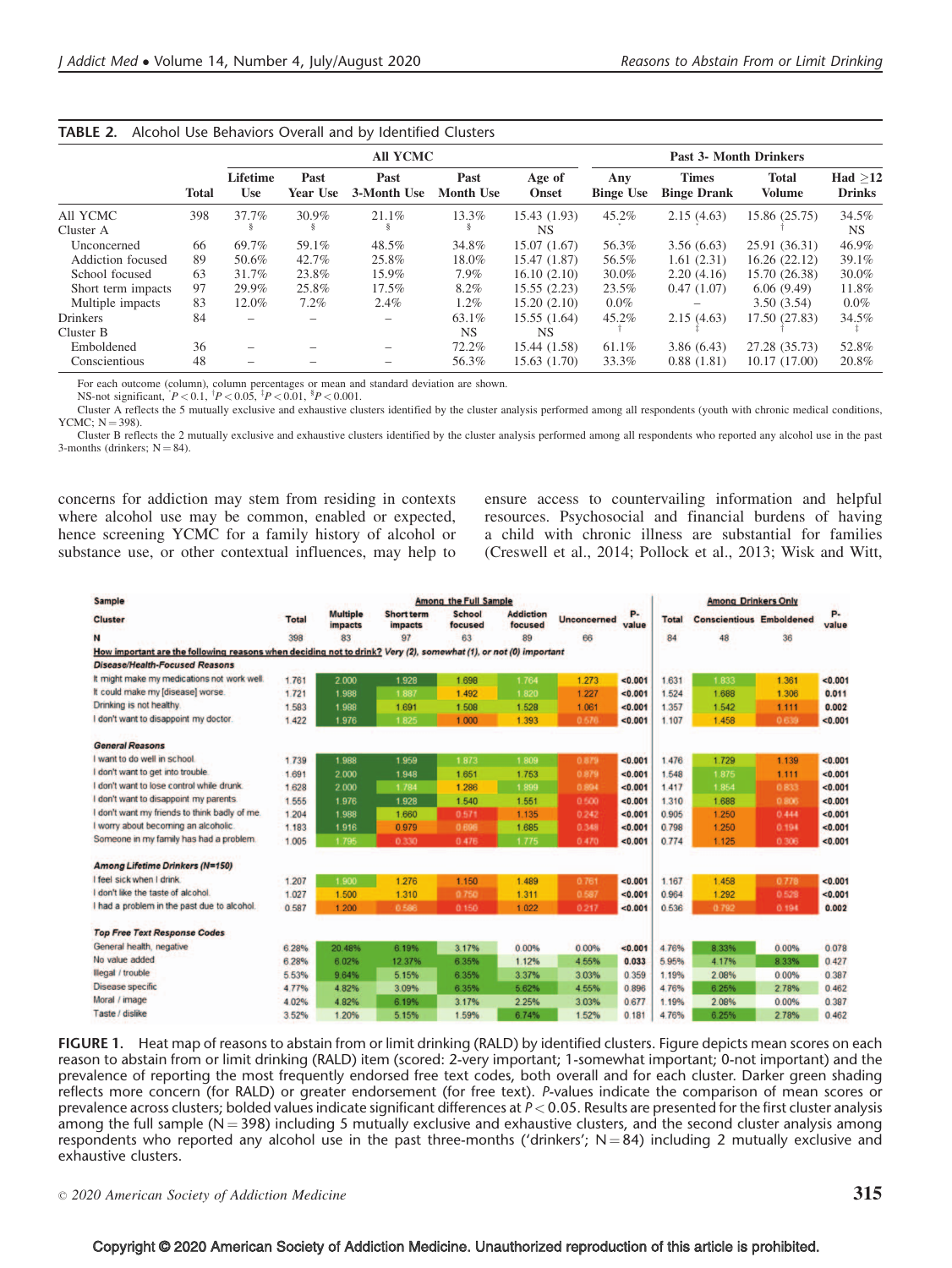| TABLE 3. Multivariate Regression Predicting Alcohol Use Behaviors by Cluster Membership |                                       |                         |                                                                                                                                                                                                                                                                                                                                                                                                                                                                                                                                            |                             |                                         |                                      |                                         |                             |               |                               |
|-----------------------------------------------------------------------------------------|---------------------------------------|-------------------------|--------------------------------------------------------------------------------------------------------------------------------------------------------------------------------------------------------------------------------------------------------------------------------------------------------------------------------------------------------------------------------------------------------------------------------------------------------------------------------------------------------------------------------------------|-----------------------------|-----------------------------------------|--------------------------------------|-----------------------------------------|-----------------------------|---------------|-------------------------------|
|                                                                                         |                                       | Any Lifetime Use        | Any Past Year Use                                                                                                                                                                                                                                                                                                                                                                                                                                                                                                                          |                             | Any Past 3 Month Use                    |                                      | Any Past Month Use                      |                             | Age of Onset  |                               |
|                                                                                         | Unadjusted                            | Adjusted                | Unadjusted                                                                                                                                                                                                                                                                                                                                                                                                                                                                                                                                 | Adjusted                    | Unadjusted                              | Adjusted                             | Unadjusted                              | Adjusted                    | Unadjusted    | Adjusted                      |
| (All YCMC)<br>Cluster A                                                                 | OR (95%CI)                            | OR (95%CI)              | $OR(95\%CI)$                                                                                                                                                                                                                                                                                                                                                                                                                                                                                                                               | $OR$ (95% CI)               | $OR$ (95% CI)                           | OR (95%CI)                           | OR (95%CI)                              | $OR$ (95% CI)               | $\beta$ (SE)  | (3E)                          |
| Unconcerned                                                                             | 16.79 <sup>8</sup>                    | 5.73#                   | $18.54^8$                                                                                                                                                                                                                                                                                                                                                                                                                                                                                                                                  | $6.89\overset{\text{S}}{ }$ | 38.12 <sup>8</sup>                      | $13.52^{8}$                          | 43.86 <sup>8</sup>                      | $13.11^{8}$                 | $-0.13(0.44)$ | $-0.20(0.30)$                 |
|                                                                                         | $(5.26 - 53.63)$                      | $(1.78 - 18.47)$        | $(7.31 - 47.02)$                                                                                                                                                                                                                                                                                                                                                                                                                                                                                                                           | $(2.87 - 16.53)$            | $(16.29 - 89.22)$                       | $(4.97 - 36.80)$                     | $(10.02 - 192)$                         | $(3.07 - 56.04)$            |               |                               |
| Addiction focused                                                                       | 7.47 <sup>8</sup>                     | $4.05^8$                | 9.56 <sup>8</sup>                                                                                                                                                                                                                                                                                                                                                                                                                                                                                                                          | 5.33                        | 14.11 <sup>8</sup>                      | 6.91 <sup>8</sup>                    | 17.97 <sup>8</sup>                      | $8.49^{\dagger}$            | $+0.27(0.36)$ | $+0.20(0.15)$                 |
| School focused                                                                          | $(4.64 - 12.01)$<br>$3.40^{\ddagger}$ | $(2.74 - 5.97)$<br>1.82 | $(6.67 - 13.72)$<br>$4.01$ <sup>#</sup>                                                                                                                                                                                                                                                                                                                                                                                                                                                                                                    | $(3.02 - 9.40)$<br>2.12     | $(6.89 - 28.91)$<br>$7.64$ <sup>#</sup> | $(3.40 - 14.05)$<br>$3.64^{\dagger}$ | $(3.76 - 85.87)$<br>$7.07$ <sup>-</sup> | $(1.61 - 44.70)$<br>3.15    | $+0.90(0.98)$ | $+1.12(0.81)$                 |
|                                                                                         | $(1.38 - 8.33)$<br>$3.11^{\ddagger}$  | $(0.72 - 4.60)$         | $(1.49 - 10.80)$                                                                                                                                                                                                                                                                                                                                                                                                                                                                                                                           | $(0.67 - 6.70)$             | $(2.23 - 26.18)$                        | $(1.06 - 12.53)$                     | $(0.92 - 54.39)$                        | $(0.34 - 28.94)$            |               |                               |
| Short term impacts                                                                      |                                       | $2.50^{\degree}$        | 4.46 <sup>8</sup>                                                                                                                                                                                                                                                                                                                                                                                                                                                                                                                          | 3.37 <sup>1</sup>           | 8.61 <sup>8</sup>                       | 5.96 <sup>8</sup>                    | $7.37^{\circ}$                          | 4.87                        | $+0.35(0.64)$ | $+0.48(0.35)$                 |
|                                                                                         | $(1.46 - 6.62)$                       | $(0.96 - 6.53)$         | $(2.06 - 9.64)$                                                                                                                                                                                                                                                                                                                                                                                                                                                                                                                            | $(1.51 - 7.53)$             | $(3.00 - 24.65)$                        | $(2.43 - 14.62)$                     | $(1.07 - 50.66)$                        | $(0.70 - 33.83)$            |               |                               |
| Multiple impacts                                                                        | 001                                   | 00'                     | 00                                                                                                                                                                                                                                                                                                                                                                                                                                                                                                                                         | 00'I                        | 001                                     | 1.00                                 | 00                                      | 00'                         | 0.00          | 0.00                          |
|                                                                                         | (reference)                           | (reference)             | (reference,                                                                                                                                                                                                                                                                                                                                                                                                                                                                                                                                | (reference,                 | (reference)                             | (reference)                          | (reference)                             | (reference,                 | (reference)   | (reference)                   |
|                                                                                         |                                       | Any Binge Drinking      |                                                                                                                                                                                                                                                                                                                                                                                                                                                                                                                                            | Times Binge Drank           |                                         | <b>Total Volume</b>                  |                                         | $\geq$ 12 Drinks, Past 3 Mo | Age of Onset  |                               |
|                                                                                         | Unadjusted                            | Adjusted                | Unadjusted                                                                                                                                                                                                                                                                                                                                                                                                                                                                                                                                 | Adjusted                    | Unadjusted                              | Adjusted                             | Unadjusted                              | Adjusted                    | Unadjusted    | Adjusted                      |
| <b>Cluster B (Drinkers)</b>                                                             | OR (95%CI)                            | OR (95% CI)             | IRR $(95\%$ CI)                                                                                                                                                                                                                                                                                                                                                                                                                                                                                                                            | IRR $(95\%$ CI)             | (SE)                                    | $\beta$ (SE)                         | OR (95% CI)                             | $OR$ (95% $Cl$ )            | (SE)          | $\beta$ (SE)                  |
| Emboldened                                                                              | 3.14 <sup>8</sup>                     | $3.34$ <sup>1</sup>     | 4.41 <sup>8</sup>                                                                                                                                                                                                                                                                                                                                                                                                                                                                                                                          | 2.86 <sup>8</sup>           | $+17.11^{t}$ (6.39)                     | $+7.81(5.45)$                        | 4.25 <sup>8</sup>                       | $2.69^8$                    | $-0.18(0.25)$ | $-0.35$ <sup>†</sup> $(0.16)$ |
| Conscientious                                                                           | $(2.22 - 4.44)$<br>00.1               | $(1.36 - 8.22)$<br>1.00 | $(2.47 - 7.88)$<br>967                                                                                                                                                                                                                                                                                                                                                                                                                                                                                                                     | $(1.69 - 4.86)$<br>00'I     | 0.00                                    | 0.00                                 | $(2.14 - 8.42)$<br>00                   | $(1.56 - 4.64)$<br>00.I     | 0.00          | 0.00                          |
|                                                                                         | (reference)                           | (reference)             | (reference,                                                                                                                                                                                                                                                                                                                                                                                                                                                                                                                                | (reference)                 | (reference)                             | (reference)                          | (reference,                             | (reference,                 | (reference)   | (reference)                   |
| modeled with linear regression.                                                         |                                       |                         | Lifetime, past year, past 3-month, past month, binge drinking, and >12 drinks (in the past 3 months) were modeled with logistic regression, times binging was modeled with Poisson regression, and total volume and age of ons<br>Adjusted models control for age, sex, race/ethnicity, household status, and mental health score, and account for clustering within clinic of recruitment<br>$P < 0.1$ , ${}^{t}P < 0.05$ , ${}^{t}P < 0.01$ , ${}^{s}P < 0.001$ . Unadjusted models account for clustering within clinic of recruitment. |                             |                                         |                                      |                                         |                             |               |                               |

Cluster A reflects the 5 mutually exclusive and exhaustive clusters identified by the cluster analysis performed among all respondents (youth with chronic medical conditions, YCMC; N

Cluster B reflects the 2 mutually exclusive and exhaustive clusters identified by the cluster analysis performed among all respondents who reported any alcohol use in the past 3-months (drinkers; N

 $= 398.$ 

 $= 84.$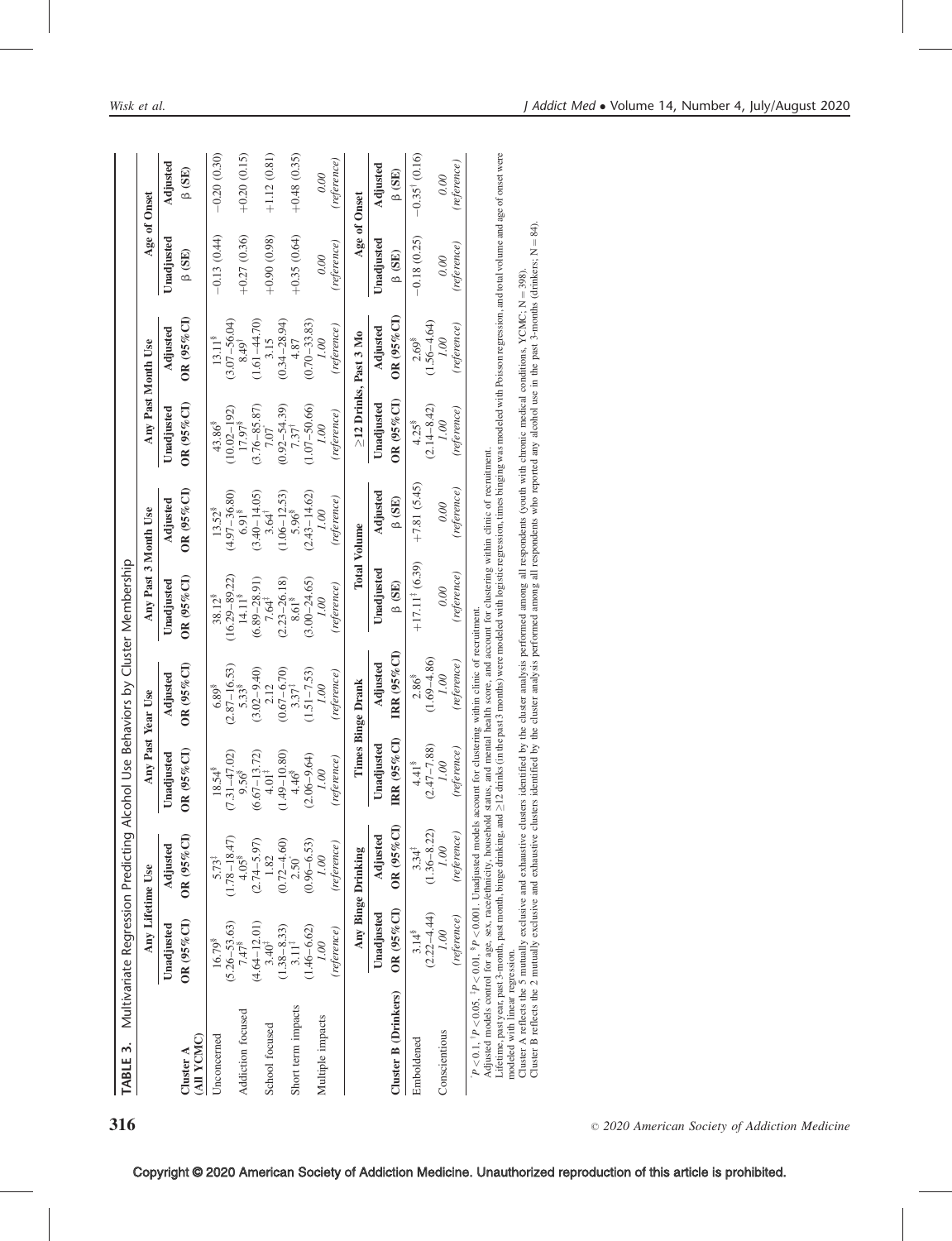2012; Witt et al., 2011) and these stressors could contribute to family and child substance use. Taking a holistic familycentered approach to screening, prevention, and support for YCMC may be especially important.

Clusters with high alcohol use – and greatest risk for acute harms – tended to be less concerned about 'common' RALD that may be applicable to all youth (like reputation) yet these clusters endorsed health as relatively more important than other potential RALD. Centering conversations on disease-specific alcohol interactions may also be an effective strategy for brief interventions to reduce alcohol use among YCMC in this higher activity group. These conversations may be particularly important for the substantial proportion of YCMC who are not aware or knowledgeable about the impact of alcohol on their conditions (Harstad et al., 2017; Lunstead et al., 2019).

While health-related RALD were generally rated with high importance by the majority of YCMC and were associated with reduced use, we observed a further protective association for those endorsing RALD spanning multiple domains. Specifically, clusters with the lowest rates of any alcohol use and lowest rates of alcohol consumption were those that assigned high importance across multiple RALD, including both short- and long-term focused RALD. Although we could not explicitly test whether endorsement of multiple, unrelated RALD are causally linked to less alcohol use in this study, prior work has identified that multi-component interventions may be particularly impactful for curtailing alcohol use (Foxcroft and Tsertsvadze, 2012; Koning et al., 2011). While interventions that deliver multiple messages, spanning a range of potential RALD, may provide maximum reach to YCMC as a group overall (ie, by casting a wide net), understanding the impact of specific messages on subgroups of youth can advance the science of tailored/targeted preventive interventions.

We found important differences in the age distributions among clusters of RALD with younger participants more likely to endorse larger numbers of RALD. Our findings on the association between age and RALD are consistent with a previous study, which found that, among healthy middle school students, RALD were noted to decrease significantly over only 3 years and drinking experience was shown to accelerate this decline (Merrill et al., 2016). As youth age and develop more specific motivations, interventions may need to be tailored to more specific concerns. The cross-sectional design of our study limits testing whether RALD change over time for YCMC; yet, sensitivity analyses revealed that our findings were consistent among a subsample of older youth, suggesting that at least some of the factors motivating abstaining from or limiting alcohol use remain salient in older adolescence when youth are more likely to experiment with alcohol. Youth may further increase alcohol use and experience changing motivation to use once in more alcogenic post-high school environments (Johnson and Cohen, 2004; Patrick and Schulenberg, 2011), so longitudinal evaluations are needed to fully define changes in RALD and the impact of RALD on behaviors over time among YCMC. Honing developmentally targeted interventions that emphasize greater breadth of messages centered on preventing

initiation and re-enforcing non-use for younger adolescents that advance to more focused messages as adolescents age may be effective.

Several limitations should be noted. First, although our data represent a medically heterogeneous sample of adolescents, all participants were recruited from clinics affiliated with a single pediatric hospital in the Northeast and may have limited generalizability. YCMC who do not regularly seek subspecialty medical care may be underrepresented in our sample and these youth may also be the most likely to engage in alcohol use. If this is the case, this study may have missed clusters of heavier drinkers who may need more intensive and/ or community-based interventions for alcohol use. Second, given our sample size, we were limited in the number of clusters we could uncovered; it is possible that there are conceptually distinct sub-clusters that we were underpowered to uncover with this sample. Finally, we provided participants with a pre-specified list of potential RALD based on review of the literature and consultation with clinical experts, but this list was not exhaustive and might yet oversimplify complex decision making. Further, the relative weight that youth place on pre-specified RALD (both overall and at certain ages) may not have be fully captured in the survey rating scheme. Despite these design limitations, we uncovered distinct clusters defined by pre-specified and free text RALD that strongly associated with alcohol use, suggesting identification of RALD that may play a role in tempering alcohol use among YCMC.

# Conclusion

Concerns about the impact of alcohol on chronic disease and medication interactions may be uniquely protective for YCMC. Future research is needed to understand how these salient RALD can be incorporated into targeted interventions and whether doing so delays or reduces use and improves health outcomes. Specifically, interventions that use tailored and targeted messaging to help YCMC understand their particular vulnerabilities and influence behavior may be impactful and could offer enormous return on investment for the growing population of youth living with a chronic illness, a complex and costly group.

## ACKNOWLEDGMENTS

The authors acknowledge the contributions of Aria Wiseblatt in assisting with the preparation of this manuscript for submission and Julie Lunstead and Elizabeth Harstad in assisting with thematic coding of free-text responses. In addition, the authors thank Drs. Fatma Dedeoglu, Laurie Fishman, Katharine Garvey, Andrew MacGinnitie, Paul Rufo, and Joseph Wolfsdorf for facilitating access to patients and enabling this research.

#### **REFERENCES**

Anderson KG, Grunwald I, Bekman N, et al. To drink or not to drink: Motives and expectancies for use and nonuse in adolescence. Addict Behav 2011;  $36.972 - 979$ 

Bernards S, Graham K, Kuendig H, et al. 'I have no interest in drinking': a cross-national comparison of reasons why men and women abstain from alcohol use. Addiction 2009;104:1658–1668.